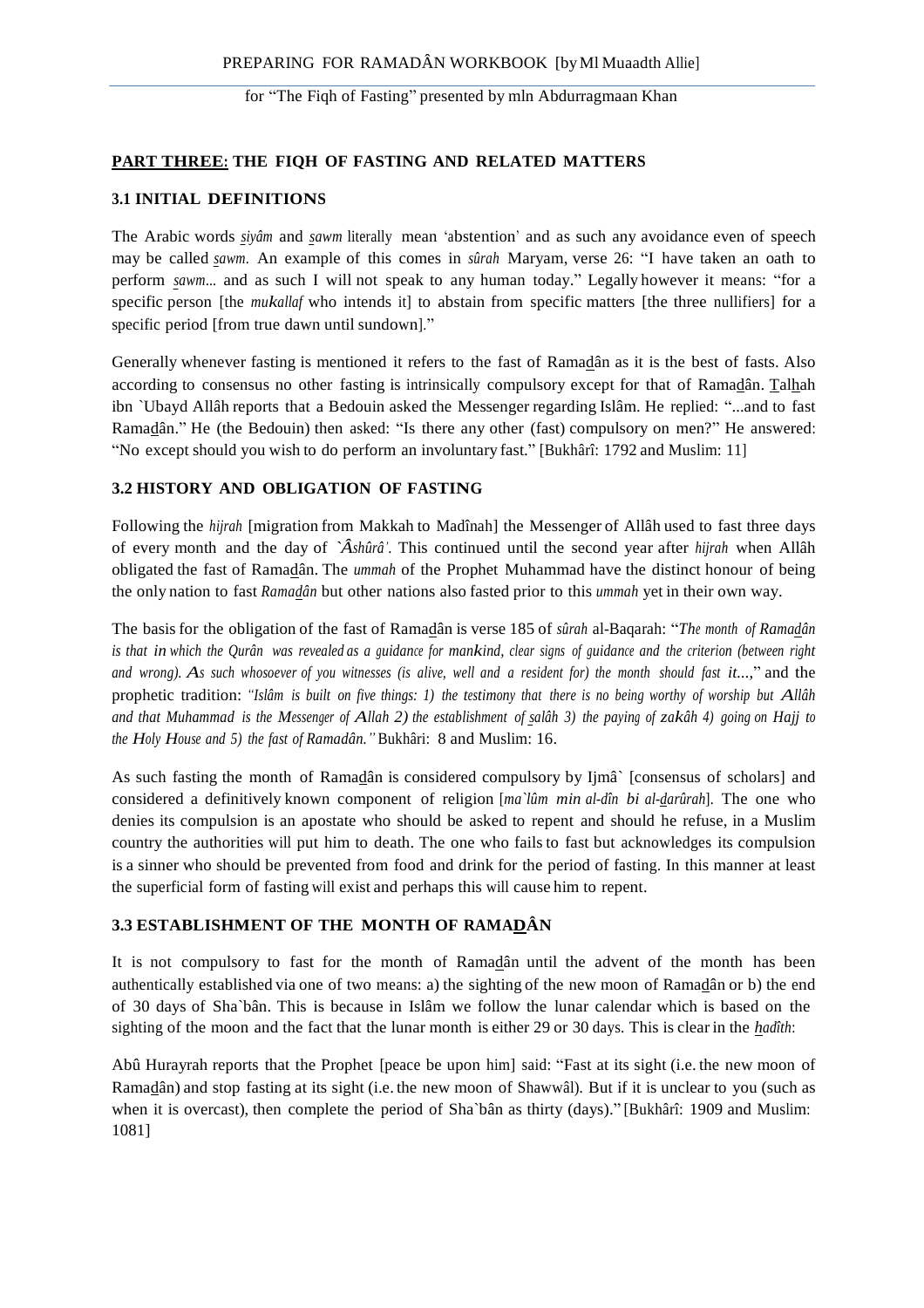The new moon of Ramadân must be sighted by at least one Muslim of integrity [*`adl*] who must bear witness to it by the Muslim authorities appointed to determine such matters. Although witnessing usually requires two witnesses here one will suffice as it involves the compulsion of an act of worship and as a matter of caution. The witness must be a male and has to be the actual person who sighted but in certain cases a witness to the fact that another had sighted is permitted. `Abdullah ibn `Umar reports that "People saw the moon and I informed the Prophet that I had seen it. He subsequently both fasted and commanded the people to fast." [Abû Dâwud: 2342]

The month of Shawwâl and all other months must, however, be established via the sighting of two individuals who have testified to the fact. The Amîr of Makkah, the *sahâbî* Hârith ibn al-Hâtib gave a public address and said: "The Messenger of Allâh [peace be upon him] commanded us to perform *`ibâdah*  [worship and here meaning *sawm*] at its sight (i.e. the sighting of the moon of Ramadân) and should we not personally see it, then there are two witnesses of integrity and we begin our worship by their testimony."

The testimony of the *kâfir* [non-Muslim], the *fâsiq* [profligate/open sinner] and the *mughaffal* [unmindful and imprecise] is not to be taken as they do not possess integrity. The *asahh* [most correct] view is however that we will accept the testimony of the *mastûr* [one apparently possessing integrity] who as far as we know has not committed anything which would render him a *fâsiq*.

If however someone has sighted the moon of Ramadân but his testimony is rejected by the *qâdî*  [magistrate in charge of such matters] or he is a *fâsiq* or a *mughaffal* or alone in an uninhabited area, then he will personally have to fast the day thereafter. Conversely when any of them sight the moon of Shawwâl they must refrain from fasting the next day albeitsecretly so as to avoid suspicion and even punishment.

If the moon is sighted in one area but not another, one has to check whether they are near or far. If near, the people of the second area will also have to fast and if far, they are not required to do so. Scholars consider nearness based on similar lunar appearances [*ittihâd al-matâli`*] where if the moon is sighted in one area it is usually sighted in the next as well. This is based on the *hadîth* of Kurayb in Muslim: 1087 who tells us that while he was in Shâm [Greater Syria] the moon of Ramadân was sighted on a Thursday evening and when he, near the end of the month, came to Madînah he discovered that they had sighted the moon on the Friday night thereafter. When he spoke to `Abdullâh ibn `Abbâs about it, the latter informed him that they would continue to fast until they either sighted the moon locally or the month completed 30 days. When Kurayb asked him as to why they did not suffice themselves with the sighting of Mu`âwiyah in Shâm, Ibn `Abbâs replied: "No, this is how the Messenger of Allâh commanded us."

Based on this should one start the fast in one area and then travel to another area were the moon was sighted later he will have to count himself amongst the people of the area he entered in. As such he will only celebrate `Îd when they do even if this means he has to fast more than 30 days. Conversely when he travels to an area that sighted the moon earlier he will enjoy `Îd with them and if he had personally fasted only 28 days, he will have to make *qadâ'* of one.

Also should he have started the day in an area celebrating `Îd and then he travels to an area where they are stillfasting, he will have to abstain from the three nullifiers for the remainder of the day. Conversely if he started the day fasting and then travels to a people celebrating  $\hat{d}$ , he will have to break his fast. If this results in him having fasted only 28 days, he will have to make *qadâ'* of one.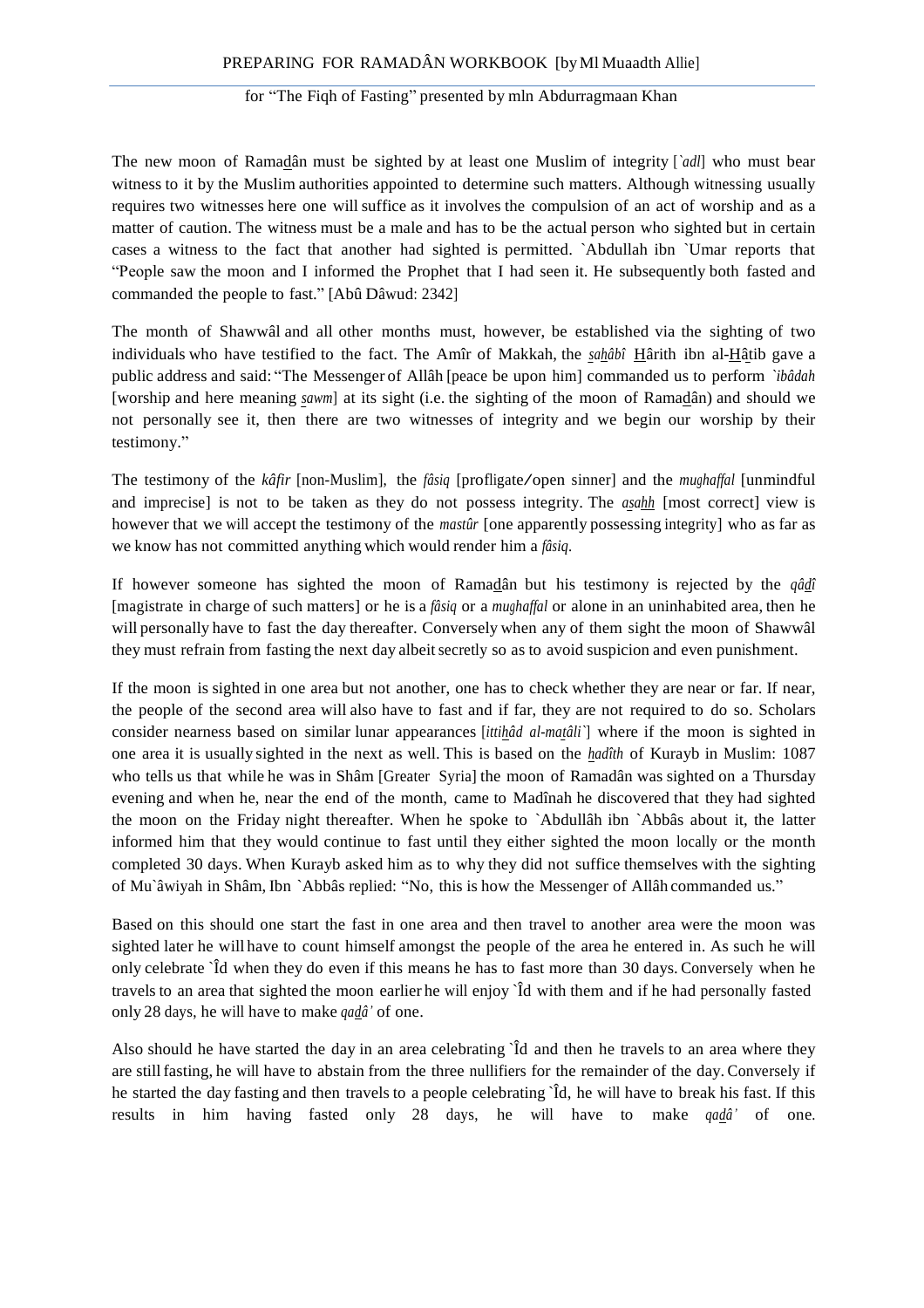If people refrain from fasting [*iftâr*] such as when the new moon of Ramadân was not sighted and then it is proven that it is actually the first of Ramadân, they will have to abstain [*imsâk*] from the three nullifiers for the remainder of the day. As this is not considered a fast and is done only in respect of Ramadân, *qadâ'* of this day will have to be made.

If the moon is sighted in the day it will not affect the day in question but will be considered a valid sighting for the next day. What this means is that if the moon is sighted in daytime on the  $30<sup>th</sup>$  of Sha`bân or the 30th of Ramadân it will not necessitate *imsâk* [abstaining from the 3 nullifiers] for the former nor *iftâr* [breaking the fast] for the latter as in both cases the 1<sup>st</sup> of the following month will only start the night following. This is based on the *athar* of `Umar in Dâraqutnî, vol. 2, p. 168.

# **3.4 THE PREREQUISITES [SHURÛT] OF FASTING**

A *shart* or prerequisite is anything which must exist both prior and during the intended act. As such its absence renders the act invalid for the validity of acts rests on the fulfilment of their conditions. Regarding fasting there are two types of conditions: 1) conditions of compulsion [*shurût al-wujûb*] and 2) conditions of validity [*shurût al-sihhah*].

## **a) Conditions of Compulsion [Who must fast?]**

The conditions of compulsion are five:

1) **Islâm**, because although fasting is considered compulsory on the *kâfir* [non-Muslim] and the *murtadd*  [apostate] they are not required to fast while being disbelievers nor will it be accepted of them until they become Muslim. The difference between the *kâfir* and the *murtadd* being that should the former embraces Islâm, he will not be required to make *qadâ'* [late performance] [Anfâl: 38] but the latter will have to make *qadâ'* of days of fast missed.

2) *Bul û g h* **[physical or sexual maturity].** This is based on the *hadîth* of `Aliy ibn `Abû Tâlib who reports that the Prophet said: "The pen is lifted for three people: the minor until he enters puberty, the one sleeping till he awakes and the insane until he recovers his sanity." [Abû Dâwud: 4403] Still the minor who is seven years of age and able to fast should be commended to do so while the one of ten years should receive physical admonition when he fails to fast. This is because the fast is analogousto *salâh*.

3) **Sanity and consciousness** with the difference that when sanity is regained there is no *qadâ'* but when consciousness<sup>1</sup> is regained, *qadâ* 'of missed fasts must be made.

4) **Being free of menses [***hayd***] and** *nifâs* **[lochia or post-partum].** This is because it is impermissible for the lady experiencing menses or *nifâs* to fast. They will however have to make *qadâ'* of days missed because `Â'ishah reports regarding women who had menses: "We were commanded to make *qadâ'* of the fast but not of the *salâh*." [Muslim: 335]

5) **Being able to bear the difficulty of fasting**. [Baqarah: 184 and Hajj: 78] The unable due to such as old age and illness where recovery is considered unlikely are therefore allowed to abstain from fasting. They should instead pay a *fidyah* [ransom] of one *mudd* [approx. 600g] of food per day of fasting. When suffering apparent difficulty as a result of illness, it is permitted to eat and then to perform *qadâ'* later

<sup>1</sup> This is because unconsciousness such as coma is a sickness and verse 184 of *sûrah* Baqarah, though allowing the sick to refrain from fasting, still obligate its *qadâ'*.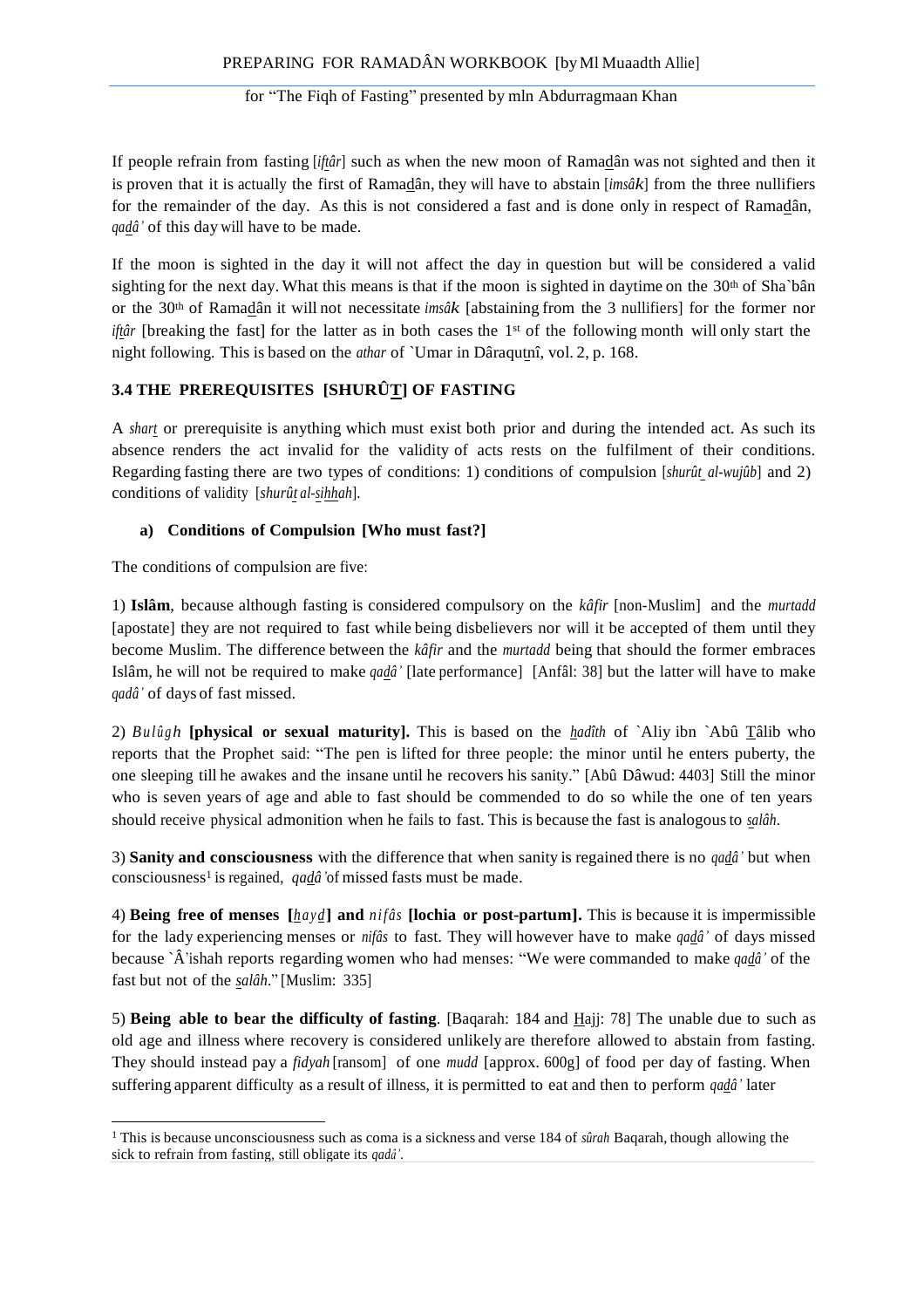when able. Anyone who becomes sick or fears that he may die of hunger or thirst during the day of fasting may also break his fast.

## **b) Conditions of Validity [Who may fast?]**

The conditions of validity are four:

## 1) **Islâm**.

2) **Distinction**. Fasting is not compulsory except upon the sane and physically mature. The fast of a minor of seven years of age who possesses distinction is however valid. The fast of those under seven who generally do not possess true distinction is invalid.<sup>2</sup> In a like manner the fast of the insane is invalid.

3) **Being free from any excuse which prevents fasting** such as *hayd* [menses] or insanity [*junûn*].

4) **The existence of the period of fasting** which is from true dawn till sundown and in the case of: a) Ramadân is confirmation of the month via sighting of the moon or completion of the thirty days of Sha`bân. b) Other fasts means every day other than Ramadân except the two days of `Îd, the three days of *tashrîq* and fasting *nafl* without cause on the day of doubt.

# **3.5 THE ESSENTIALS [ARKÂN] OF FASTING**

The essentials of fasting are three: a) the individual that fasts, b) the intention to fast and c) abstention from the nullifiers. As we have already discussed 'a' we will now turn our attention to 'b' and 'c'.

## **a) The Individual that Fasts** (previously discussed.)

## **b) The Intention to Fast**

1- Definition of *niyyah* [intention]. The Arabic word *niyyah* means 'to intend'. The place of intention is the heart and merely saying it on the tongue without intending it with the heart will not suffice. It is however considered good to accompany the intention of the heart with a statement of the same on the tongue. Any act that indicates to the presence of intention in the heart will also suffice such as a) when he wakes in the morning for *sahûr* and b) he abstains from food, drink and sexual intercourse before Fajr fearing true dawn.

2- The ruling on *niyyah*. The intention to fast is an essential and compulsory duty whether for a compulsory or voluntary fast. This is based on the prophetic tradition reported by `Umar [may Allâh be pleased with him]: "All actions are but by the (accompanying) intentions and an individual will have only that which he had intended." [Bukhârî: 1 and Muslim: 1907] Also fasting is pure worship and therefore requires intention to be valid.

<sup>&</sup>lt;sup>2</sup> This apparently contradicts the *hadîth* in Bukhârî: 1960 and Muslim: 1136 which states that the *Sahâbah trained* their children to fast and made them toys of wool to be given to them when they cried thereby pacifying them till *iftâr*. This is however merely a superficial contradiction because a) the narration in Muslims shows that they were taken to the mosque which means they were at least seven and b) they said they were training them to fast not that they were forcing them to fast; the difference being you can train someone to do something without actually believing their actions to be valid.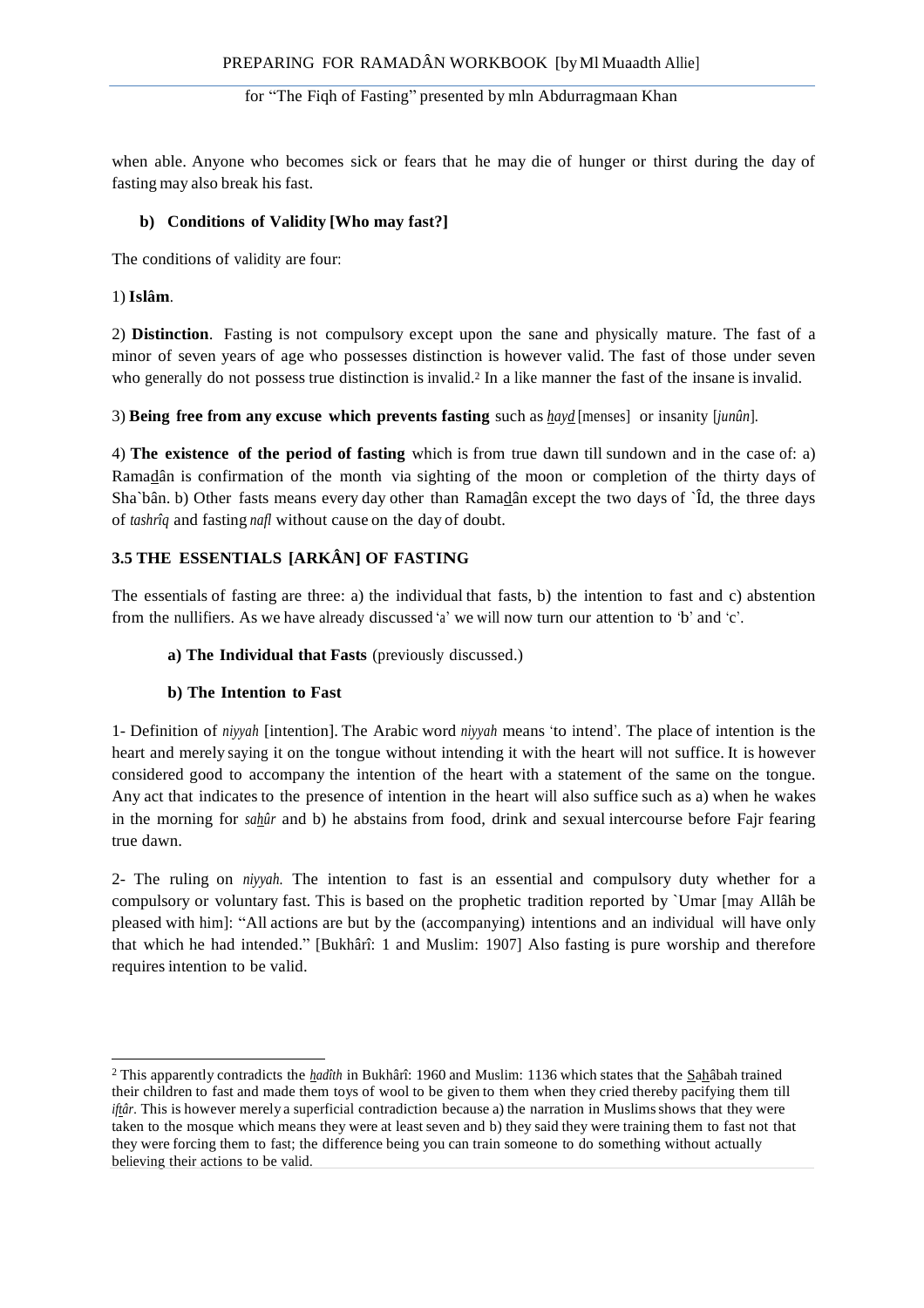3- The prerequisites [*shurût*] of the intention. If the fast is compulsory like *Ramadân*, *qadâ'* [belated performance] of *Ramadân*, an oath [*nadhr*], a *kaffârah* [expiation]or *fidyah* [ransom] of Hajj then the following three things are required:

- a) *Tabyît* or that it be done at night. This is based on the *hadîth* narrated by *Hafsah* who saysthat the Prophet [peace be upon him] said: "He who does not intend the fast at night prior to *fajr* [true dawn] cannot attain to the fast." [Tirmidhî: 730 and Nasâ'î: 2331 ] In the case of *nafl* fast intention may be made at any time before *zawâl* (sun reaching zenith) on condition that the nullifiers have been avoided since before true dawn. This is based on the hadîth narrated by Muslim: 1154 on the authority of `Â'ishah who says that the Prophet asked her one day: "Oh `Â'ishah do you have any food<sup>3</sup> by you? When I said: "Oh Messenger of Allâh, we have nothing by us," he said: "In that case I am fasting."
- b) *Ta`yîn* or specifying the type of compulsory fast such as when he intends the Ramadân of this year. The *niyyah* of a *nafl* fast does not require specification and the general intention to fast will suffice. It is not necessary that he intends the compulsion of Ramadân and the intention to fast Ramadân willsuffice. This is different to *salâh* as the fast of Ramadân by an adult will invariably be compulsory but even a compulsory *salâh* can be offered as a *nafl* such as when one repeats a particular *salâh* so that the latecomer does not miss *salâh* in congregation [*jamâ`ah*]. It is not necessary to intend that the fast is for Allâh as an act of worship by a Muslim is always for Allâh. It is also not necessary to specify that it is for this year. It is however necessary to make a firm intention and as such conditional intentions are invalid. An example of this is: "If it is Ramadân tomorrow then I am fasting but otherwise not.
- c) *Takrâr* or repetition of the *niyyah* every night of Ramadân*.* This is because every day of fasting is a separate and distinct act of worship requiring a separate intention.

## **c) Abstention from the nullifiers.**

The nullifiers of the fast are seven:

1- **Eating and drinking.** There is consensus that eating and drinking intentionally is prohibited to the one fasting. As such anyone who eats or drinks of his own free will knowing it to be unlawful and mindful of it has broken his fast.

As such if food is stuck between his teeth and he is unable to remove it even if the taste mixes with his saliva and runs down his throat his fast will not be broken. If however he is able to remove it yet swallows it intentionally, it will break his fast.

If however food or drink is forced down his throat against his will it does not break his fast. Also if he eats or drinks unmindfully it does not break his fast due to the *hadîth*: "He who eats or drinks forgetfully when he is fasting should complete his fast as it was Allâh who fed him and gave him to drink." [Bukhârî: 6669 and Muslim: 1155]

If he had recently embraced Islâm or lives in an uninhabited area far from `Ulamâ' and eats and drinks during Ramadân it does not nullify the fast as it is similar to the one who had eaten

<sup>&</sup>lt;sup>3</sup> In the version narrated by Dâraqutnî vol. 2 p. 175 it states: "Do you have any *ghadâ'*?" *Ghadâ'* loosely translated means 'lunch' and refers to the food Arabs eat just before *zawâl*.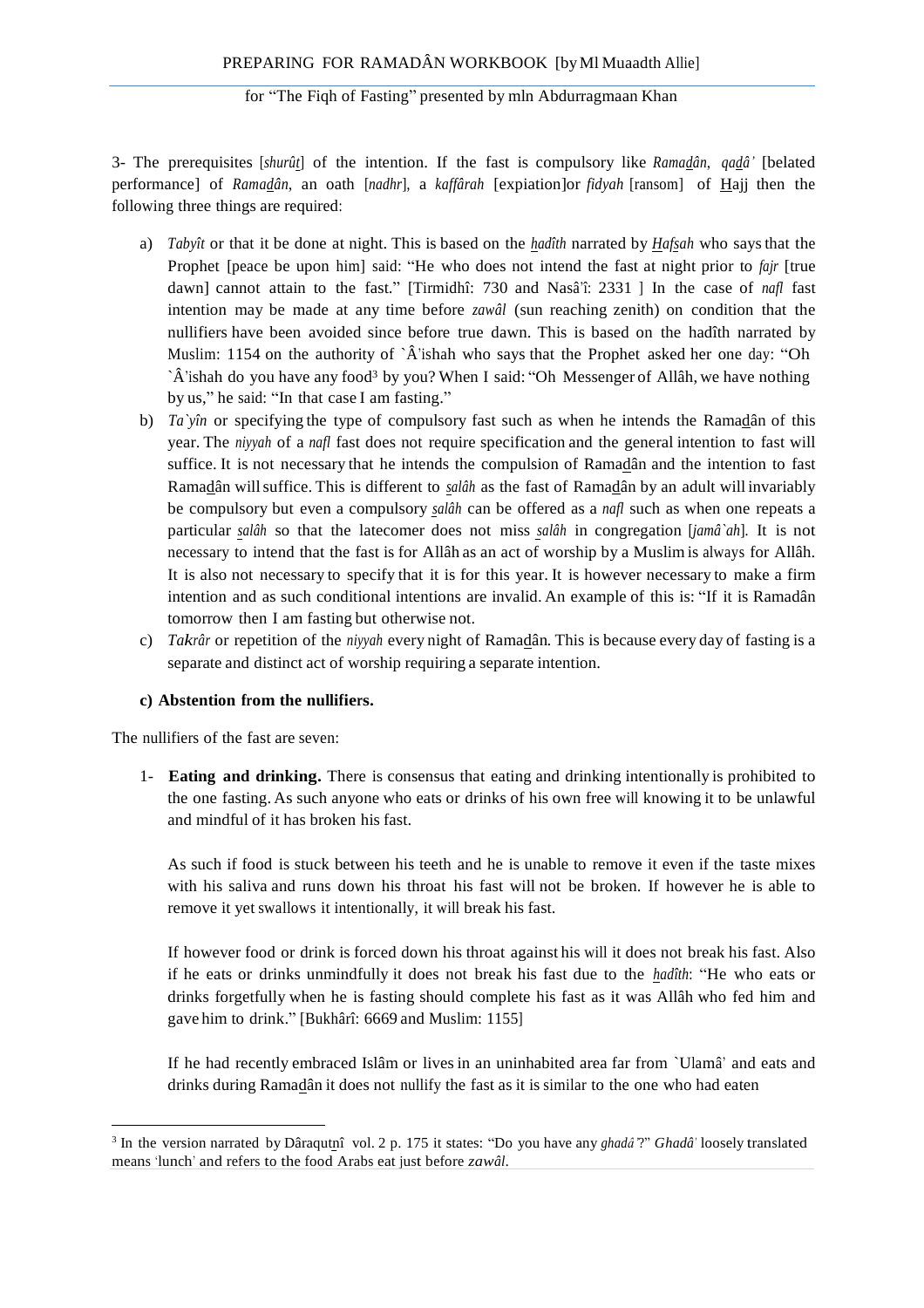forgetfully. If he eats thinking that true dawn had not yet arrived when it had or that the sun had set when it had not, then his fast is broken and he will have to make *qadâ'*.

2- **The arrival of a physical body to the inner cavity via an open orifice.** What is intended by a **physical body** is any substance which can be seen with the naked eye even when small and not edible but not an effect such as an aroma sensed via smelling and heat via taste. The **inner cavity**  is the brain and what is beyond the throat up till the stomach and the intestines. An open **orifice**  refers to the mouth, the ears, the front private part and the anus.

As such snuff breaks the fast as well as ear drops because the one is via the nose and the other via the ear. Eye-drops and the application of *kuhl* [eye liner] will however not break the fast as there is no natural opening. This is so even when the taste of the *kuhl* is found in the throat because of the *hadîth*: "The Prophet used to apply *ithmid* as an eye-liner when he was fasting." [Bayhaqî, vol. 4, p. 262] In a like manner injections into the skin and into the veins does not break the fast as it is not via a natural opening.

Also if something arrives to the inner cavity unintentionally even when avoidable it will not break the fast such as with flies, dust from the road and flour particles in the air. This is because its avoidance entails excessive difficulty. Also if he swallows his pure saliva from inside the mouth cavity, even if he amasses it first, this will not break the fast. If however it is allowed to exit the mouth and then swallowed, such as when he moistens a string with his saliva and then sucks it, it will nullify the fast. Also when his blood mixes with his saliva, such as when he has bleeding gums, and he swallows it without rinsing his mouth, his fast will break.

When he rinses his mouth or his nose and water is swallowed he should check whether he had been excessive in the rinsing or not. If excessive it breaks the fast and if not then it doesn't. This is based on the report of Laqît ibn Sabirah who said the Prophet [peace be upon him] told him: "When you rinse your nose then allow the water in deeply unless you are fasting." [Ahmad: 15945] If it were not that rinsing deeply will break the fast then the restriction when fasting is without good reason. Entering anything into the anus, the penis and the vagina will break the fast regardless of it being water, a needle or a finger and regardless of amount whether a large quantity or even a drop.

3- **Induced vomiting**. If the one fasting induces vomiting by any means even if merely by sticking his finger in his throat, his fast breaks. If he is overcome by vomiting his fast does not break. This is based on the *hadîth* reported by Abû Hurayrah who saysthat the Messenger of Allâh said: "He who is overcome by vomiting when fasting does not need to make *qadâ'* but he who induced it should perform *qadâ'*." [Abû Dâwud: 2380 and Tirmidhî: 720]

If he brings up mucus from the throat or down the nasal passage and then swallows it, his fast breaks. If he spits it out, the fast does not break. If it comes down his nasal passage and straight down the throat on its own or due to coughing, it does not nullify the fast. If it however comes to the exterior of the mouth where he is able to spit it out, he has to do so because if left and swallowed it breaks the fast.

4- **Intentional sexual intercourse** during the day, whether or not to the point of ejaculation, breaks the fast by consensus. If it is done forgetfully it does not break the fast just like eating and drinking forgetfully. If one engages in petting or kissing and it leads to ejaculation, the fast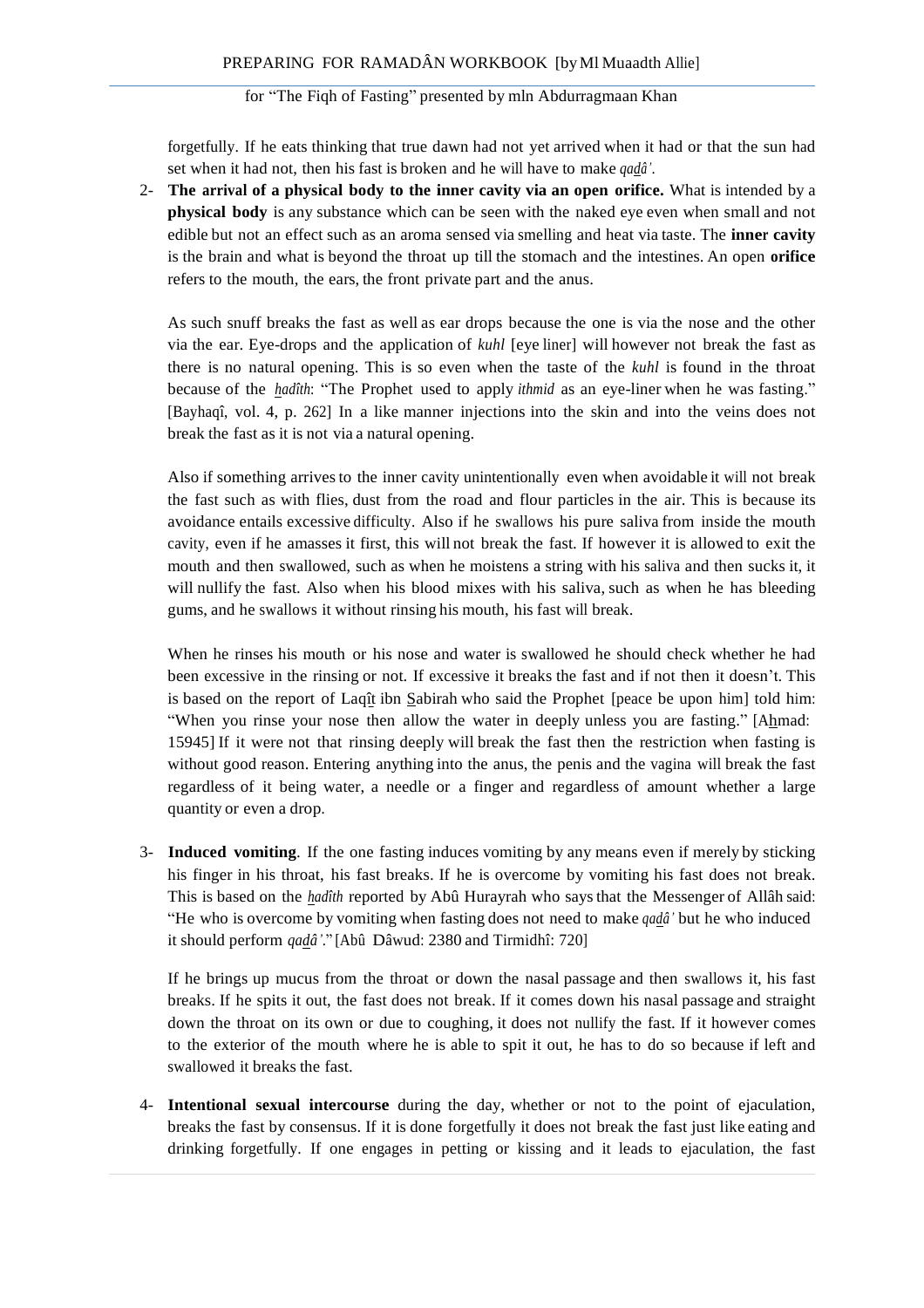breaks. If there is no ejaculation, the fast does not break. If one is engaged in sexual intercourse and true dawn arrives but withdrawal of the penis causes ejaculation, the fast does not break as it was caused by an unavoidable and lawful act.

When true dawn arrives and one finds oneself in a state of *janâbah* [sexual impurity] due to intercourse or nocturnal emission [*ihtilâm*] it does not harm the fast and one should continue the fast. This is based on the *hadîth* reported Ummu Salamah and `Â'ishah who state that the Messenger of Allâh used to sometimes at morning time find himself in a state of *janâbah* due to sexual intercourse and yet he continued fasting.[Bukhârî: 1932 and Muslim: 1109]

- 5- **Masturbation to the point of ejaculation.** If however there is no ejaculation or ejaculation results due to gazing or thoughts it does not break the fast. Likewise if ejaculation results due to *ihtilâm* it does not affect the fast.
- 6- **The advent of menses [***h ayd***] or** *nifâs* **[lochia or post-natal bleeding].** When a lady is fasting and her *hayd* or *nifâs* starts her fast is nullified and she will have to make *qadâ'*. This is based on the prophetic statement: "Is it not so that when she has *hayd*, she does not perform *salâh* and does not fast."[Bukhârî: 1951]
- 7- **Insanity and apostasy.** If the one fasting becomes insane or apostates, his fast is nullified.

# **3.6 THE EXCUSES THAT PERMIT EATING AND THE QADÂ' OF RAMADÂN**

Islâm is a religion of ease and removal of difficulty. As such it permits the breaking of the fast for individuals who have the following excuses:

1- **Sickness.** When fasting will cause illness or cause the already sick to become sicker or delay the healing process or when the sicknessis severe or it causes the individual pain or discomfort, he is not obliged to fast. This is based on the verse: "*And whoever of you is sick or on journey then <sup>a</sup> number of other days.*" [Baqarah: 185]

It is not required that he be unable to fast and suffices that fasting causes him clear difficulty which he struggles to bear. The sick may discard the intention to fast at night and should he be fasting when the sickness befalls him, he may break the fast as needed. Minor illnesses which do not cause clear difficulty do not suffice as an excuse to break the fast. A serious illness which might be terminal renders the nullification of the fast obligatory. This is based on the verse: "Do not kill yourselves. Allâh is Most Merciful with you." [Nisâ: 29]

2- **Travel.** If someone goes on a journey of 85 km or further it is permissible to break the fast and perform *qadâ'* of any days missed. This is based on the verse: "*And whoever of you is sick or on journey then a number of other days.*" [Baqarah: 185]

The journey must be lawful so that eating does not provide assistance in the performance of sin. Another requisite is that the journey must be begun before true dawn for if he is still a resident at dawn and only later begins the journey it is not permitted to break the fast. This is because he had already started the fast and as an `*ibâdah* it may not be invalidated midway without good reason. See the verse: "*Do not invalidate your deeds.*" [Muhammad: 33]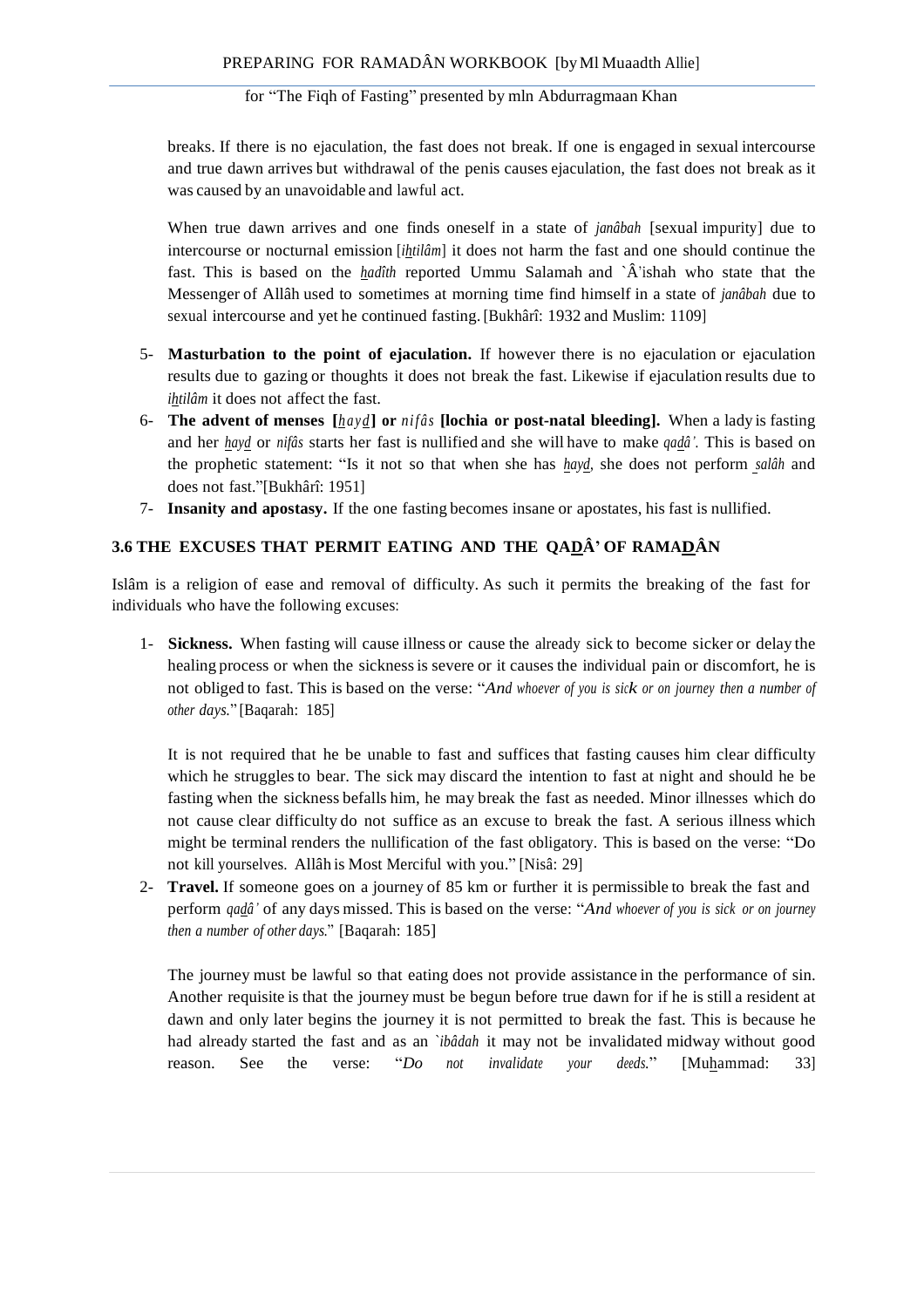It is permitted for the traveller to break his fast <sup>4</sup> but if fasting causes him no difficulty it is best that he fasts<sup>5</sup> while if it causes him difficulty it is best that he abstains from fasting. [Bukhârî: 1946 and Muslim: 1115]

When a traveller who had opted to eat arrives at his destination, it is desirable [*mustahabb*] that he abstains from food and drink for the remainder of the day. This is in respect of the period and also so that someone does not see him eating thereby avoiding suspicion and punishment. It is not permitted for a traveller to fail to fast Ramadân and instead intend another fast such as *qadâ'*. If this is done the fast is invalid both for Ramadân and for any other fast.

- 3- **Inability to fast.** Anyone unable to fast, such as the feeble due to old age or terminal illness, may abstain from fasting and instead pay a *fidyah* [ransom]. The *fidyah* constitutes the feeding of one of the poor a *mudd* [approx. 600 g] of the localstaple diet. This is based on the verse: "*And upon those unable to fast except with great difficulty is <sup>a</sup> fidyah: feeding of the poor.*" [Baqarah: 184] Ibn `Abbâs said: "It is the elderly man or woman who are unable to fast and who will now feed a poor person for every day missed." [Bukhârî: 4505] Abû Hurayrah said: "He who has reached old age and is unable to fast the month of Ramadân must give one *mudd* of wheat for every day. [Bayhaqî, vol. 4, p. 271] If due to poverty he is unable to pay the *fidyah* it falls away according to the *asahh* [more probable] view. If he is able to afford it afterwards it will still not be necessary to do so as the time of liability had ended.
- 4- **Pregnancy and breast-feeding.** It is permitted for the pregnant or breast-feeding lady to break the fast if she fears for herself or the child. If the fast is broken for fear of personal harm only or personal harm and harm to the child, then only *qadâ'* is required. If however it is done solely for fear of harm to the foetus or child then it is obligatory to make *qadâ'* and pay a *fidyah*. A single *fidyah* of one *mudd* for every day is required regardless of amount of children. This law of *qadâ'*  and *fidyah* applies to similar cases where the fast is broken for others such as when saving someone from drowning or when breastfeeding someone else's child.

# **QADÂ' OF RAMADÂN**

Anyone who breaks their fast in Ramadân via a means other than sexual intercourse will have to make *qadâ'* of that day prior to the advent of the next Ramadân. Should he fail to do so and the next Ramadân comes he will have to pay *fidyah* of one *mudd* [approx. 600g] of the local staple diet for every day in addition to *qadâ'*. This is based on the *âthâr* [reports] of Ibn `Abbâs, Ibn `Umar and Abû Hurayrah who state: "He should feed on behalf of the first." Every year that he delays adds a *fidyah* for every day missed even if this continues for many years. If however he had delayed until the advent of the next Ramadân due to a valid excuse, such as continued sickness or journey, there is no *fidyah* and he only has to perform *qadâ'*. It is best that the *qadâ'* be done as early as possible and consecutively but he may delay on condition that it is completed prior to the next Ramadân.

Anyone who passes away prior to the performance of *qadâ'* has two possible conditions:

<sup>4</sup> Based on the report of `Â'ishah that Hamzah ibn `Amr al-Aslamî asked the Messenger: "Oh Messenger of Allâh should I fast when on journey? The Messenger answered: "If you want then fast and if you want then eat." [Bukhârî: 1943 and Muslim: 1121]

<sup>5</sup> See Bukhârî: 1945 and Muslim: 1122 for the Prophet and `Abdullâh ibn Rawâhah fasting on journey despite such oppressive heat that all the other Sahâbah broke their fast.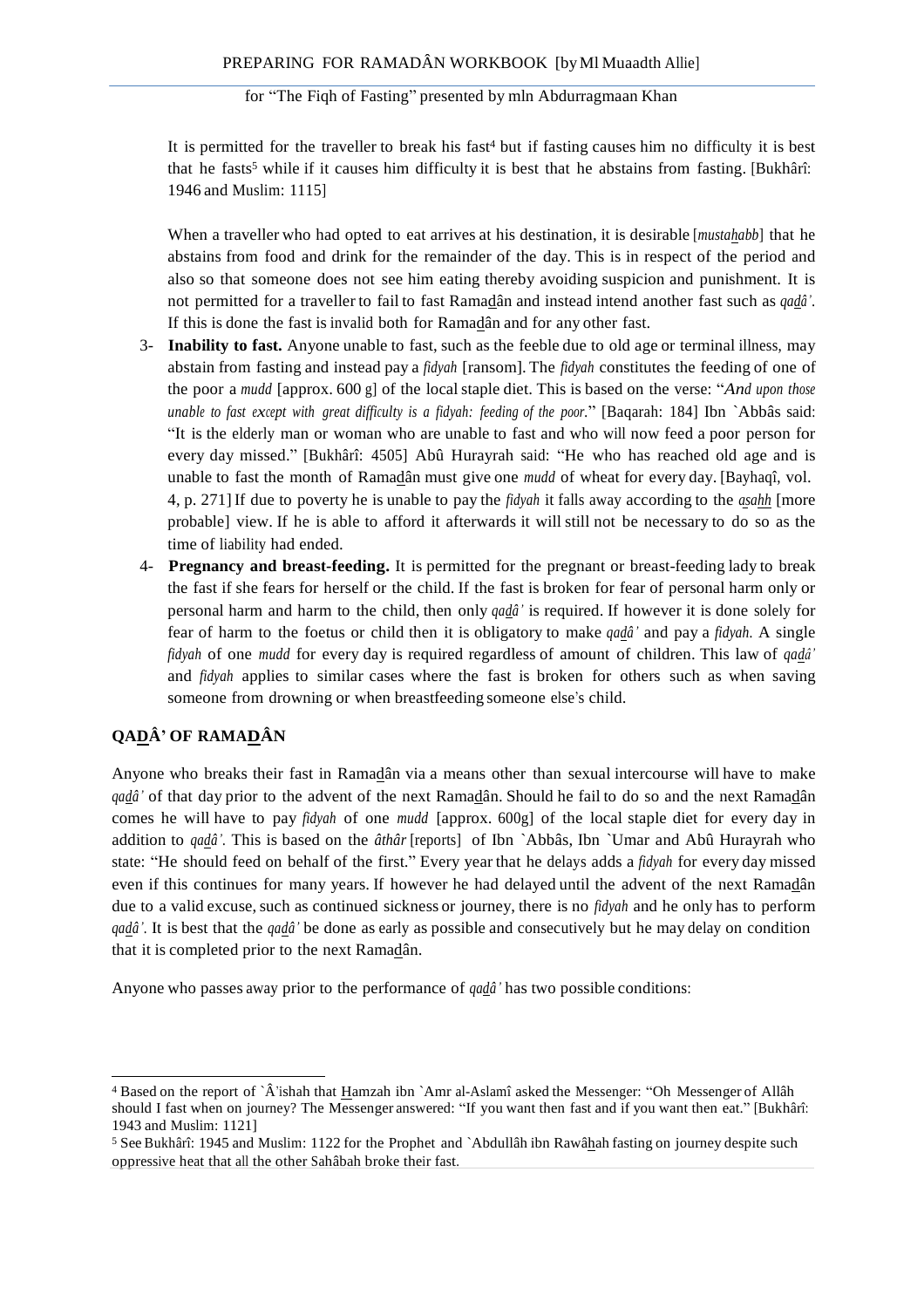- a) The delay was due to a valid excuse which did not allow the performance of *qadâ'* or at the very least permitted its delay such as sickness or travel. In this case there is no sin and the obligation to fast is waived.
- b) If he was able to make *qadâ'* but did not until he passed away it is permitted for his relatives to fast the missed days on his behalf. This based on the report of  $\hat{A}$ 'ishah who said that the Messenger of Allâh said: "*Whoever passes away while having missed days of Ramadân still to be made, his waliy [guardian] may fast it on his behalf.*" [Bukhârî: 1952 and Muslim: 1147] The term *waliy* that comes in the *hadîth* refers to his relatives especially his heirs. This is because *sawm* is an act of worship which obligates *kaffârah* when nullified and so permits another to fast it on his behalf after his death. In another narration the Prophet said: "*The debt of Allâh has greater right to be settled.*" [Bukhârî: 1953 and Muslim: 1148]

Any relative who fasts on behalf of the deceased or permits a non-relative to fast, even if he has to pay someone, will lift the debt of the deceased. If a non-relative fasts without permission of the relatives and without *wasiyyah* [a bequest] by the deceased it will not count in favour of the deceased. If no one wants to fast the required *fidyah* must be taken from his estate before distribution to his heirs. If he leaves no effects it is permitted to pay the *fidyah* on his behalf. This is also the view of such *sahâbah* as Ibn `Abbâs and Ibn `Umar. [Tirmidhî: 718 and Abû Dâwud: 2401]

## **FIDYAH OF RAMADÂN**

It is apparent from what has been mentioned previously that fidyah is obligatory in the following instances:

- 1- The frail due to old age and the terminally ill as they do not need to fast but have to pay *fidyah* for every day missed. It may not be paid prior to Ramadân but may be paid after sunrise of every day and before it also.
- 2- The pregnant and the breast-feeding when they break their fast in fear of harm which can fall the child as they will have to make *qadâ'* and pay *fidyah* for each day missed.
- 3- He who had *qadâ'* to be made and delayed its performance until the advent of the next Ramadân as he will now have to pay *fidyah* in addition to *qadâ'* for every day missed.
- 4- *Fidyah* has to be taken and distributed from the estate of the deceased when none of his relatives want to fast his missed days and no stranger has permission from the relatives or a *wasiyyah* from the deceased to do so.

The giving of each *fidyah* is an independent act of worship to be given to the poor and needy. Still it is permitted to give the *fidyah* of the entire month to a single person. This differs from *kaffârah* in that every *mudd* must be given to a different person.

## **THE KAFFÂRAH OF BREAKING THE FAST**

When the fast is broken by indulging in sexual intercourse there are two possibilities:

- 1- There was either a valid excuse to break the fast or some reduction of the sin which changes the ruling. Examples of this include:
	- a) The one who forgot that he wasfasting.
	- b) The one who did not know that it was *harâm* such as the new Muslim.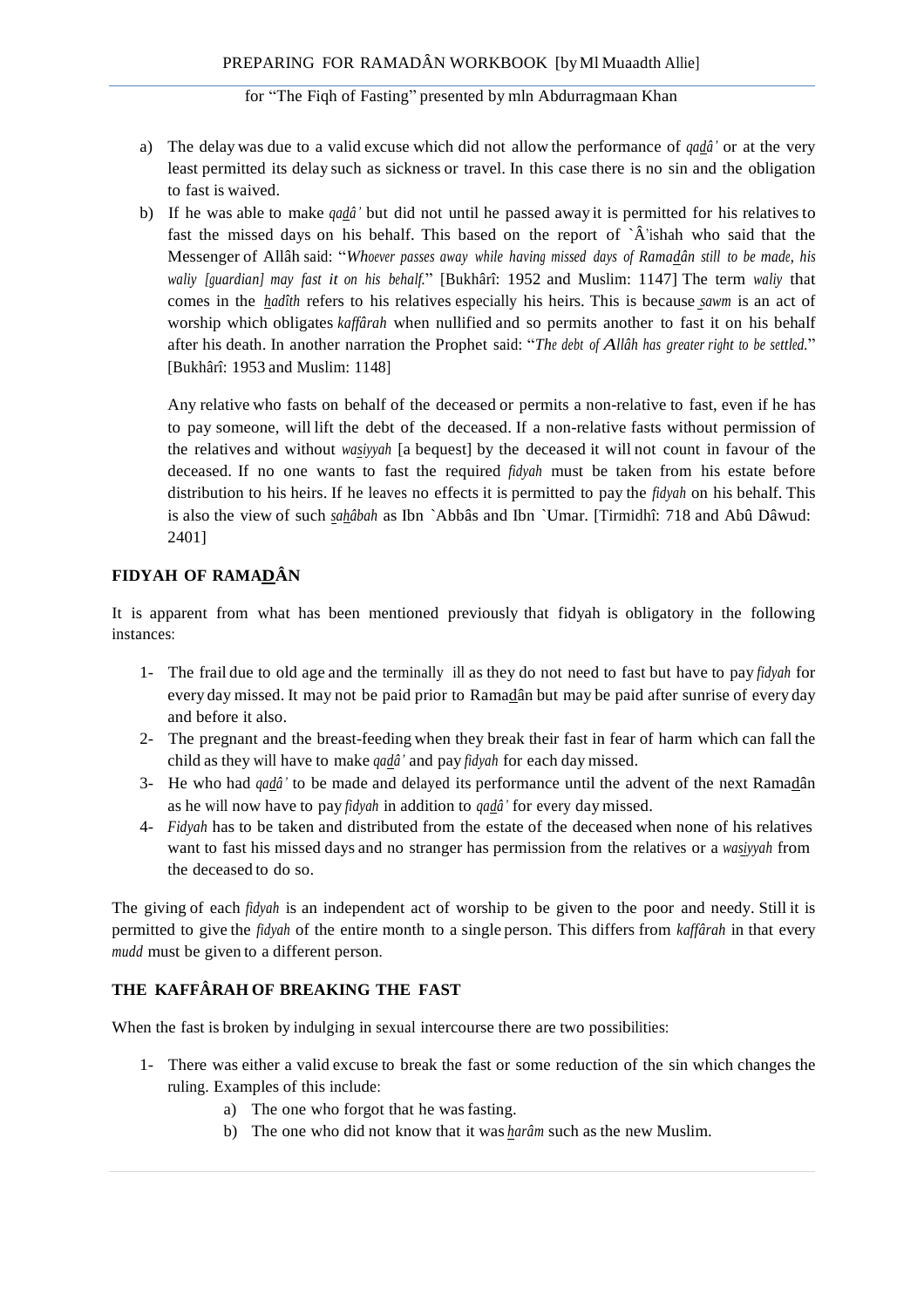- c) The one who broke his fast by eating or drinking and then only engaging in sexual intercourse.
- d) The one on journey or the sick.
- e) The one who was occupied in a fast other than Ramadân.
- f) The one who thought it was still night and afterwards it became clear that it was day already.
- g) The one who ate forgetfully and thinking that he had broken his fast engaged in sexual intercourse.

In all these cases only *qadâ'* is required.

- 2- In all other casesif he broke his fast by sexual intercourse, he will have to:
	- a) abstain from the nullifiers for the remainder of the day
	- b) perform *qadâ'*
	- c) perform *kaffârah* [an act of expiation]

This is because he had committed a sin and violated the sanctity of the month of Ramadân. In truth he is deserving of punishment in this world and the next, unless he repents which frees him from punishment in the next only.

If he had broken his fast by means other than sexual intimacy such as eating, drinking, masturbation, petting which led to ejaculation there is no *kaffârah* and *qadâ'* will suffice. This is because the text of the *hadîth* is on sexual intimacy as these things cannot be considered analogousto it.

### KAFFÂRAH ON THE HUSBAND

Only the husband is obligated to perform the *kaffârah* [expiation] according to the *asahh* [more probable view] as it is a monetary duty resulting from sexual intercourse like dowry which applies only to men. Also the sexual act is attributed to him and so it is his duty to perform *kaffârah*. Still the wife has to perform *qadâ'* for the fast nullified.

### TYPES OF KAFFÂRAH

The acts of expiation as a result of sexual intercourse during the fast of Ramadân are arranged sequentially.

- a) If able he has to set free a Muslimslave.
- b) If unable such as in our time and place he has to fast two months consecutively.
- c) If unable he has to feed 60 people a *mudd* each.
- d) If he is unable to do any of these, the *kaffârah* will remain in suspension until he is able to do any of the above three.

The evidence for this is the report of Abû Hurayrah who says that a man came to the Prophet [peace be upon him] and said: "I am destroyed oh Messenger of Allâh." The Prophet said: "And what has destroyed you?" He said: "I have engaged in sexual intercourse with my wife in Ramadân." The Messenger of Allâh said: "Do you have enough to set free a slave?" He said: "No." The Prophet said: "Are you able to fast two months consecutively?" He said: "No." The Prophet said: "Do you have enough to feed sixty poor people?" He said: "No," and sat down. The Prophet was then brought a basket of dates whereupon he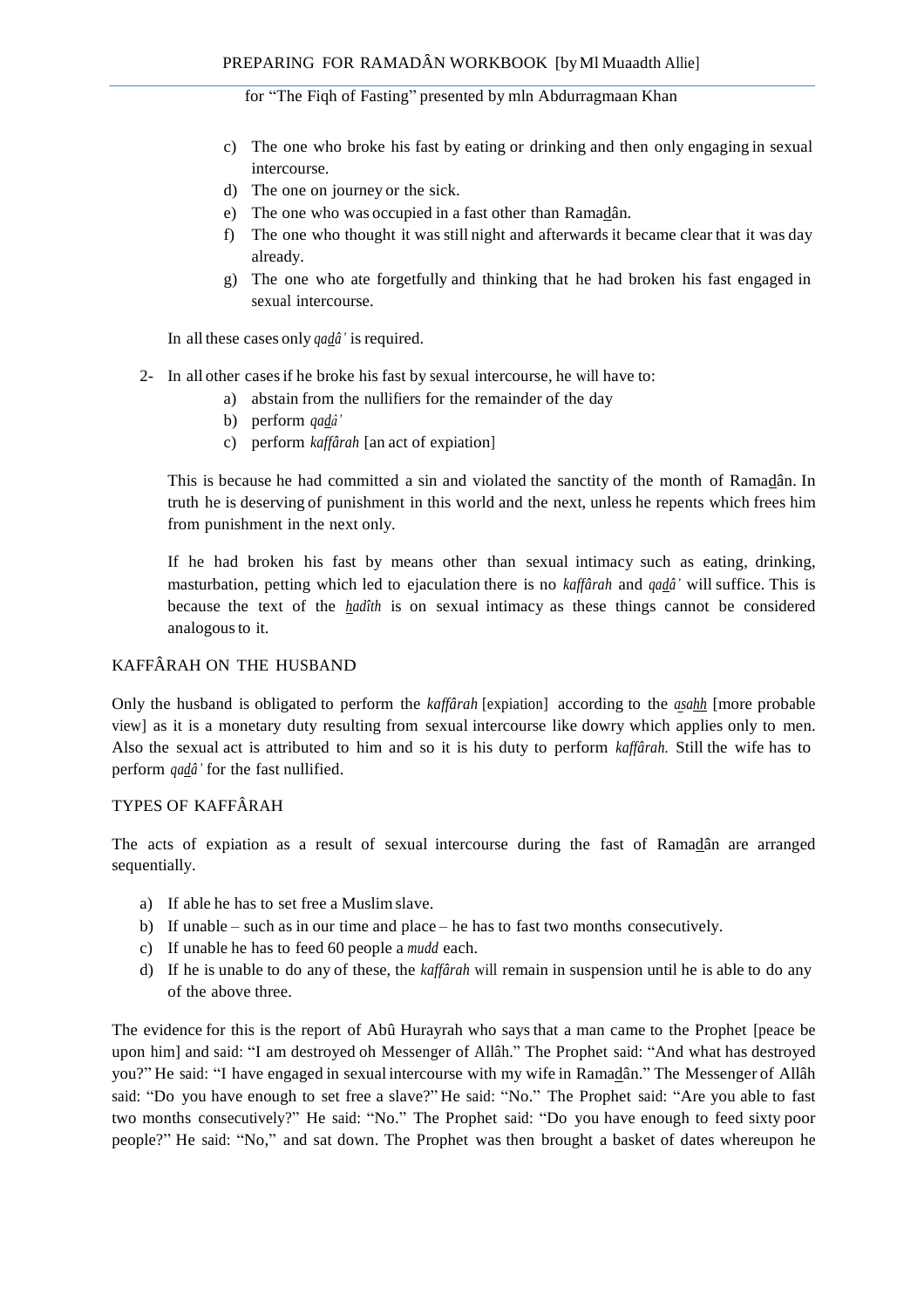said: "Give this in charity." The man said: "Should I give it to someone poorer than us for between the two sides of Madînah there is no household more in need than us." The Prophet then laughed until his canine teeth could be seen and said: "Go and feed it to your family." [Bukhârî: 2600 and Muslim: 1111]

The last passage of this *hadîth* is considered a ruling particular [*khusûsiyah*] to this *sahâbî* which cannot be used for others. This is because *kaffârah* must be given to the poor and needy and someone who cannot afford to do so may not give it to his own family as is the law regarding all *kaffârah* and *zakâh*.

## MULTIPLE KAFFÂRAHS

Every day of fasting is an independent act of worship and as such when it is broken by sexual intercourse it necessitates an independent act of expiation [*kaffâraf*]. As such should an individual break a number of fast by sexual intercourse he will have to perform expiation for each day individually. If however he engagesin multiple rounds of sexual intercourse in one day since he had broken his fast only once he will have to make only one *kaffârah*.

If he breaks his fast by sexual intercourse and then becomes sick or sets out on a journey, he will still have to perform *kaffârah.* This is because the sickness or journey only started after the compulsion of *kaffârah*  and therefore cannot obviate it. If however he goes mad or dies after breaking the fast with sexual intercourse the compulsion of *kaffârah* falls away according to the *asahh* as the day is unsuitable for fasting in contradiction to sickness and travel.

## THE PREREQUISITES OF KAFFÂRAH

Kaffârah will not be compulsory except when its prerequisites are found:

- 1- **Sexual intercourse** as there is no *kaffârah* on one who breaks the fast due to eating or drinking.
- 2- **Masculinity** as *kaffârah* does not apply to women.
- 3- **Maturity** as *kaffârah* does not apply to the prepubescent child.
- 4- **Nullifying** as there is no *kaffârah* on one who engagesin sexual intercourse forgetfully as it does not nullify the fast just like eating and drinking forgetfully.
- 5- **The month of Ramadân** as there is no *kaffârah* on the one who breaks the *nadhr* fast, *qadâ'* and the *nafl* fast.
- 6- **Sin** as there is no *kaffârah* on the one travelling [*musâfir*] and the sick when they engage in intercourse during the days of Ramadân.
- 7- **Fasting** as there is no *kaffârah* on the one who broke his fast by eating or drinking first and the engaging in sexual intercourse.

## FREQUENTLY ASKED QUESTIONS

**QUESTION:** What happens when someone embraces Islâm during the day of Ramadân, must he fast that day too?

**ANSWER:** No he is not required to fast but it is *mustahabb* [recommended] that he abstain from the three nullifiers for the remainder of the day. In this he is similar to the immature child who enters puberty and the insane who regain their sanity during the day of Ramadân. Additionally they will not be required to make *qadâ'* of the day as fasting was not compulsory on any of them with the sole exception of the *kâfir*  but his acceptance of Islâm wipes his slate clean. [Muslim: 121 and Zuhaylî, *Mu`tamad*, vol. 2 p. 169]